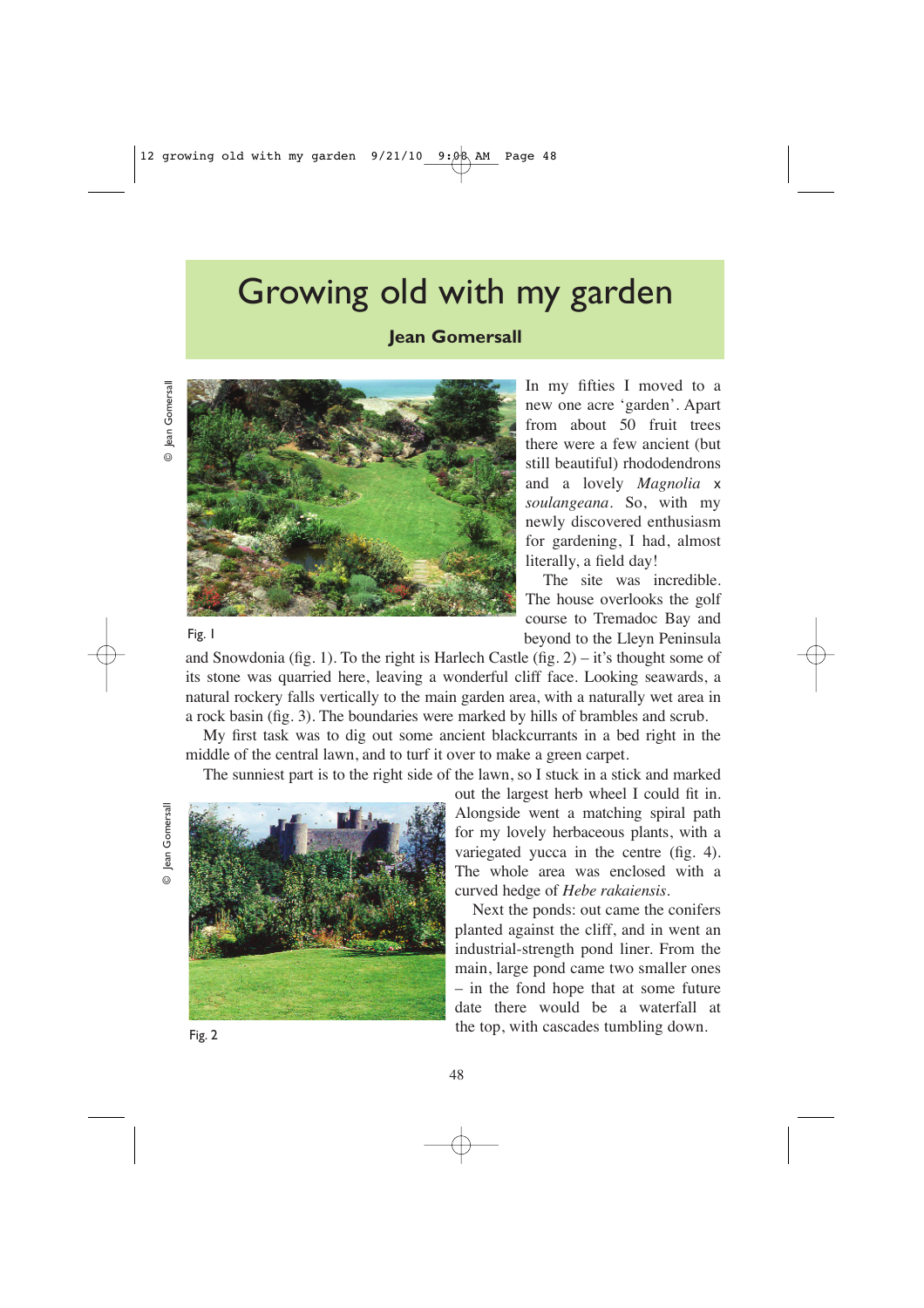Gradually the garden developed – a lovely hosta bed in a shaded corner, by another rock face; the hill of brambles cleared to reveal wonderful rivers of rock, then filled with shrubs (fig. 4); the boggy areas planted.

Recently widowed, I needed to earn some money, so the nursery was started behind the house.

In my sixties the garden was maturing nicely. The

*Embothrium* was visible above various viburnums; the hebe hedge was a rich green ribbon, white in flower in June; the bay in the middle of the herb wheel had to be disciplined to keep it at 2m. And I had discovered geraniums. Fig. 3

The spiral was turned into a spin – concentric circles around the yucca with over 200 species and cultivars of cranesbills and *Erodium*.

I also had to learn the hard lesson that stone walls and slugs and snails go together. Time's too short for de-slugging hostas, but geraniums and ferns are not susceptible. So, a *Dicksonia antartica* stands proudly where the hostas succumbed, surrounded by epimediums, smaller ferns and *Geranium nodosum* – mainly beautiful 'Whiteleaf'.

The climate here is very mild, suiting *Pittosporum*. *P.* 'Garnettii' shot to 6m in five years. Phormiums also do well. The variegated myrtle has turned into a

beautiful small tree, with cinnamon bark and arching branches. Nearby is a mimosa, but the striking *Acacia baileyana* 'Purpurea' has a sheltered position near the house, and although it has lost its top occasionally in strong winds it continues to flower delightfully.

And now my seventies. Gone are the precious plants that needed cosseting. Herbs and geraniums continue to Fig. 4



© Jean Gomersall

Jean  $\odot$ 

Gomersall

© Jean Gomersall

 $\odot$ 

ean Gomersall